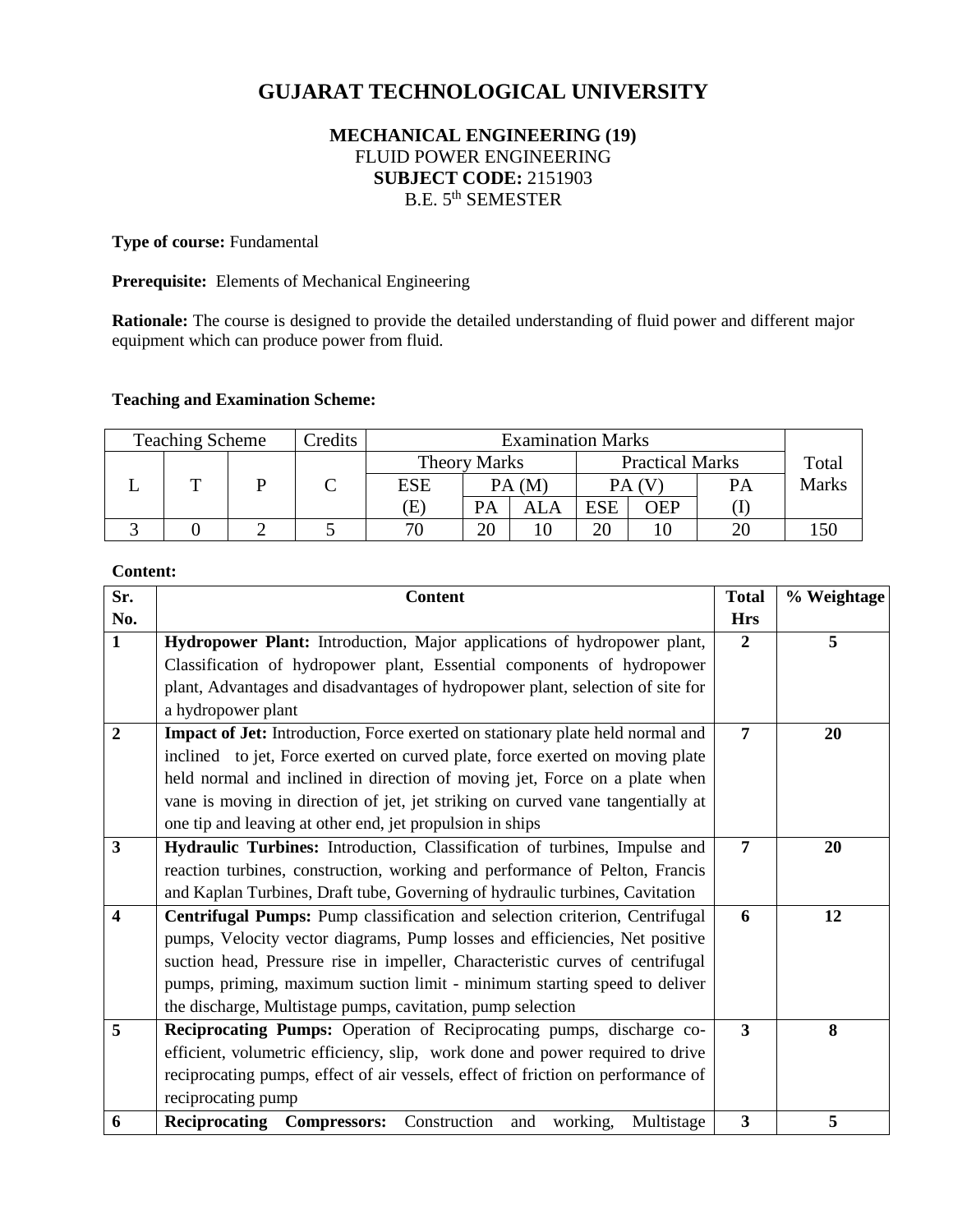|                  | conditions for minimum work, Intercooling, Efficiency and control of air          |   |    |
|------------------|-----------------------------------------------------------------------------------|---|----|
|                  | compressors                                                                       |   |    |
|                  | <b>Rotary Compressors:</b> Introduction, Classification, roots blower, Vane type, | 3 |    |
|                  | Screw compressor, Scroll compressor                                               |   |    |
| 8                | Centrifugal Compressors: Essential parts, Static and total head properties,       | 3 |    |
|                  | Velocity diagram, Degree of reaction, surging and choking, Losses in              |   |    |
|                  | centrifugal compressor                                                            |   |    |
| $\boldsymbol{9}$ | <b>Axial Flow Compressors:</b> Construction of an axial flow compressor, Aerofoil | 3 |    |
|                  | blading, Lift and drag, Performance characteristics                               |   |    |
| 10               | Hydraulic Machines: Construction and working of hydraulic press,                  | 5 | 15 |
|                  | Hydraulic accumulator, Hydraulic intensifier, Hydraulic crane, Hydraulic jack,    |   |    |
|                  | hydraulic lift, Hydraulic ram, Fluid couplings, Fluid torque converter and air    |   |    |
|                  | lift pump                                                                         |   |    |

## **Suggested Specification table with Marks (Theory):**

| <b>Distribution of Theory Marks</b> |       |         |         |         |        |  |  |  |
|-------------------------------------|-------|---------|---------|---------|--------|--|--|--|
| R Level                             | Level | A Level | N Level | E Level | 'Level |  |  |  |
|                                     |       | 25      | 25      | 15      | 10     |  |  |  |

**Legends: R: Remembrance; U: Understanding; A: Application, N: Analyze and E: Evaluate C: Create and above Levels (Revised Bloom's Taxonomy)**

Note: This specification table shall be treated as a general guideline for students and teachers. The actual distribution of marks in the question paper may vary slightly from above table.

#### **Reference Books:**

- 1. Fluid Mechanics and Fluid Power Engineering by D.S. Kumar, S.K. Kataria & Sons.
- 2. Fluid Power Engineering by R.N. Patel and V.L. Patel Mahajan Publication
- 3. Fluid Mechanics and Hydraulic Machines by R.K. Bansal, Laxmi Prakashan.
- 4. Fluid Mechanics and Hydraulic Machines by R.K. Rajput , S.Chand & Co.
- 5. Turbines, Compressors and Fans by S.M. Yahya., TMH Publishers
- 6. Fluid Mechanics and Turbomachines by Das, Madan Mohan, PHI Lerning

#### **Course Outcome:**

After learning the course the students should be able to:

- Learn the benefits and limitations of fluid power compared with other power transmission technologies.
- Understand the operation and use of different hydraulic machines like hydraulic crane, fluid coupling and fluid torque convertor etc.
- Formulate and analyze models of hydraulic components.
- Design and predict the performance of fluid power components.

#### **List of Experiments:**

- 1. To study about hydropower plant.
- 2. To Verify Impulse-momentum principle for impact of jet on stationary vane.
- 3. Performance test on Pelton turbine.
- 4. Performance test on Kaplan turbine.
- 5. Performance test on Francis turbine.
- 6. Performance test on Centrifugal pump.
- 7. Performance test on Reciprocating pump.